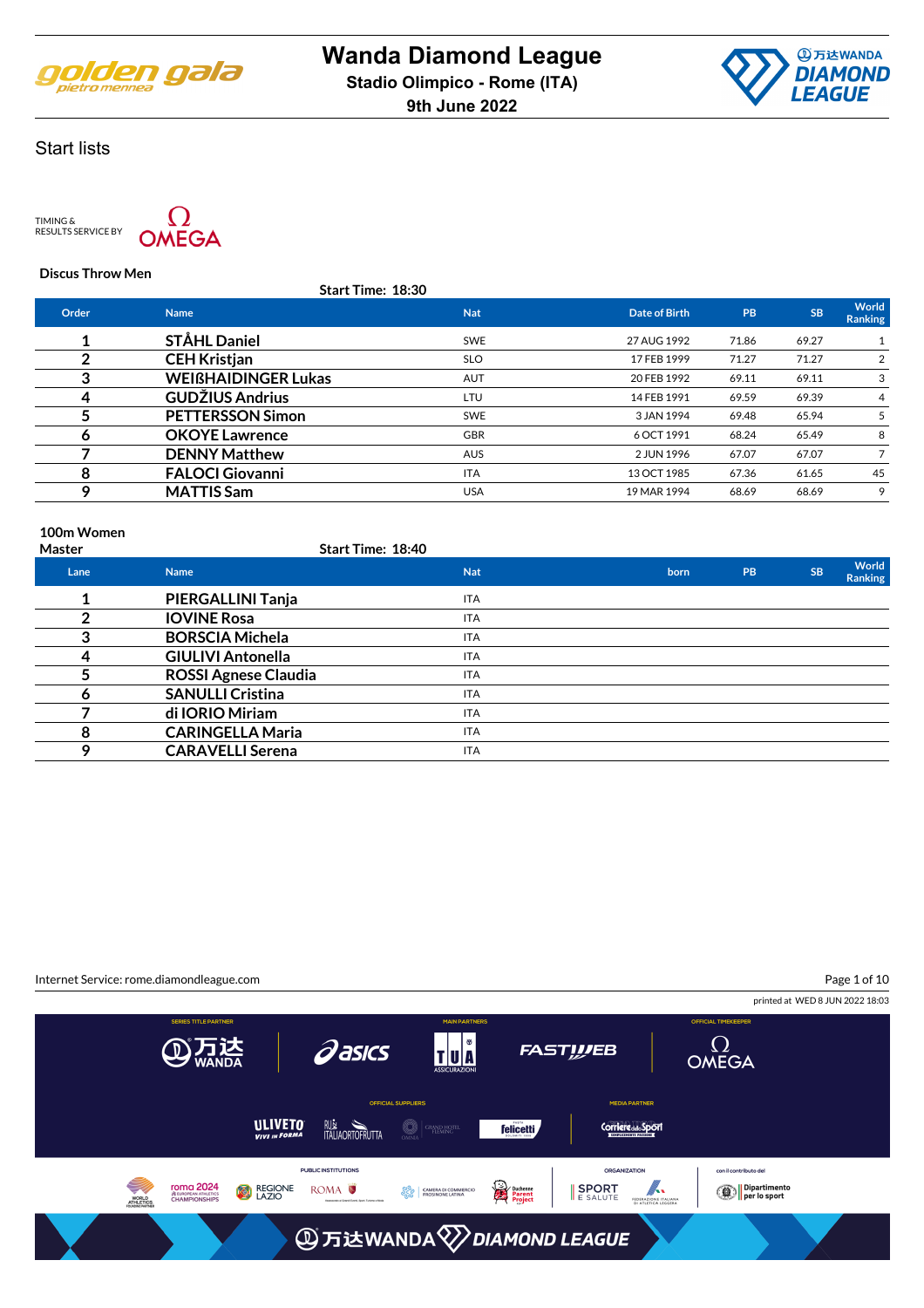



### **100m Men Master Start Time: 18:50 Lane Name Nat born PB SB World Ranki 1 PASQUALETTO Aligi ITA 2 CALDERARO Edoardo** ITA **3 ZUCCA Michele ITA 4 MELIS Riccardo ITA 5 RASPI Emiliano** ITA **6 GAROFOLI Alessandro ITA 7 BARONE Gaetano ITA 8 BASILIO Onofrio ITA 9 de FEO Emanuele ITA**

### **100m Men**

| Fisdir C21 | Start Time: 19:00          |            |      |    |           |                                |
|------------|----------------------------|------------|------|----|-----------|--------------------------------|
| Lane       | <b>Name</b>                | <b>Nat</b> | born | PB | <b>SB</b> | <b>World</b><br><b>Ranking</b> |
|            | <b>PIACENTINI Andrea</b>   | <b>ITA</b> |      |    |           |                                |
| ◠          | <b>GIANNINI Federico</b>   | <b>ITA</b> |      |    |           |                                |
| 3          | <b>MANCIOLI Luca</b>       | <b>ITA</b> |      |    |           |                                |
| 4          | <b>CAPITANI Tiziano</b>    | <b>ITA</b> |      |    |           |                                |
|            | <b>RONDI Gabriele</b>      | <b>ITA</b> |      |    |           |                                |
| 6          | <b>ZARAMELLA Giovanni</b>  | <b>ITA</b> |      |    |           |                                |
|            | <b>TRIDENTE Enrico Pio</b> | <b>ITA</b> |      |    |           |                                |
| 8          | di MARZO Giuseppe          | <b>ITA</b> |      |    |           |                                |
| О          | <b>CRETTI Stefano</b>      | <b>ITA</b> |      |    |           |                                |

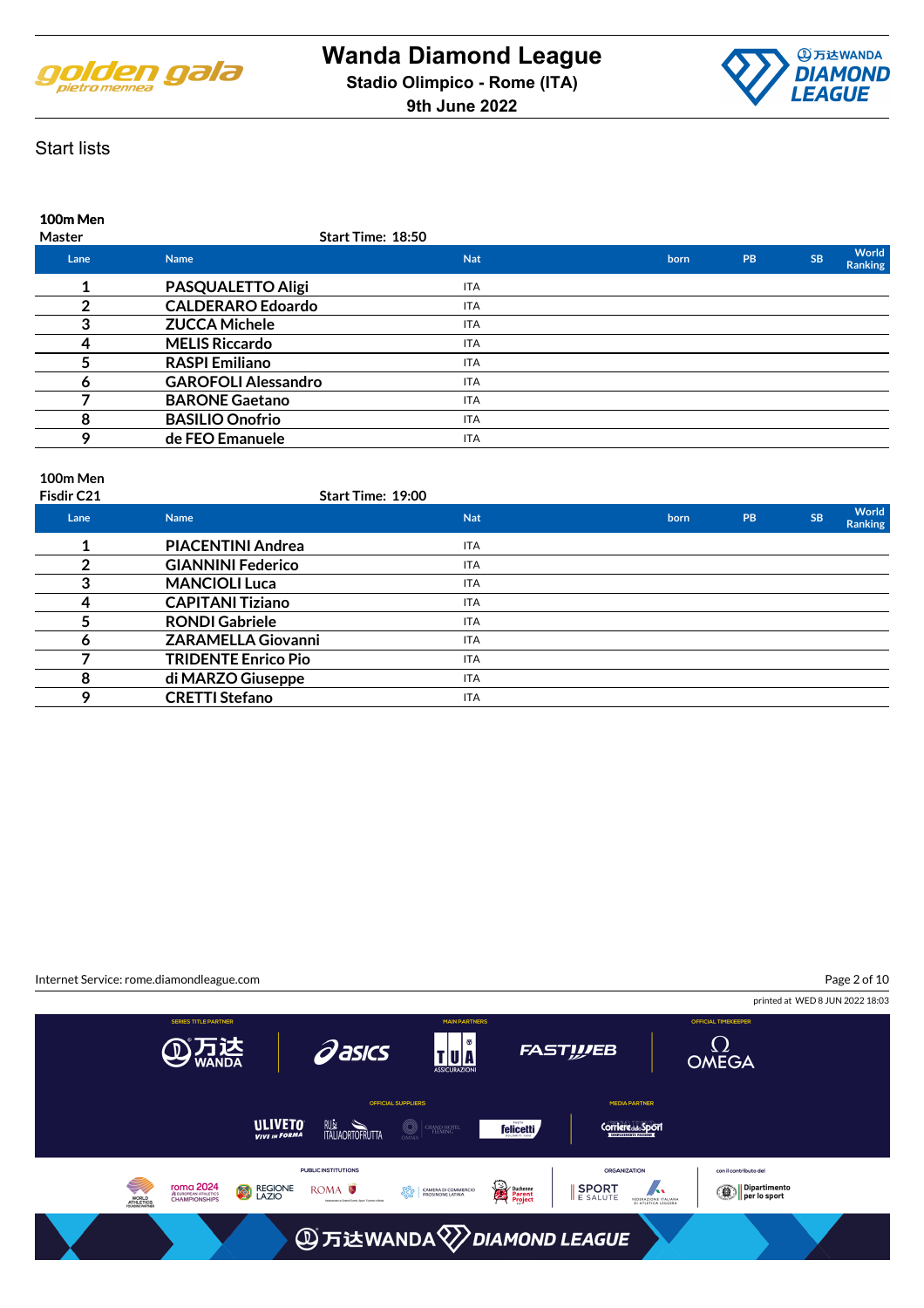



### **100m Men Fisdir open Start Time: 19:10 Lane Name Nat born PB SB World Ranki 1 di MAGGIO Raffaele ITA 2 BERTOLASO Mario Alberto ITA 3 SCHIMMENTI Gaetano ITA 4 SECK Fallou ITA 5 BIANCA Salvatore ITA 6 CABIZZA Federico ITA 7 BENIGNI Davide ITA 8 BRENGOLA Gabriele ITA 9 AGYEMANG Adolf ITA**

#### **Shot Put Men**

|       | Start Time: 19:15        |            |               |       |           |                  |
|-------|--------------------------|------------|---------------|-------|-----------|------------------|
| Order | <b>Name</b>              | <b>Nat</b> | Date of Birth | PB    | <b>SB</b> | World<br>Ranking |
|       | <b>KOVACS Joe</b>        | <b>USA</b> | 28 JUN 1989   | 22.91 | 22.49     | 2                |
| っ     | <b>ROMANI Darlan</b>     | <b>BRA</b> | 9 APR 1991    | 22.61 | 21.77     | 4                |
| 3     | <b>PONZIO Nick</b>       | <b>ITA</b> | 4 JAN 1995    | 21.83 | 21.83     | 11               |
| 4     | <b>SINANCEVIC Armin</b>  | <b>SRB</b> | 14 AUG 1996   | 21.88 | 21.04     | 5                |
|       | <b>MIHALJEVIC Filip</b>  | <b>CRO</b> | 31 JUL 1994   | 21.94 | 21.11     | 6                |
| 6     | <b>BUKOWIECKI Konrad</b> | <b>POL</b> | 17 MAR 1997   | 22.25 | 21.66     | 17               |
|       | <b>FABBRI Leonardo</b>   | <b>ITA</b> | 15 APR 1997   | 21.99 | 19.68     | 19               |
| 8     | <b>HARATYK Michal</b>    | <b>POL</b> | 10 APR 1992   | 22.32 | 20.99     | 15               |
| Q     | <b>STORL David</b>       | <b>GER</b> | 27 JUL 1990   | 22.20 | 20.31     |                  |

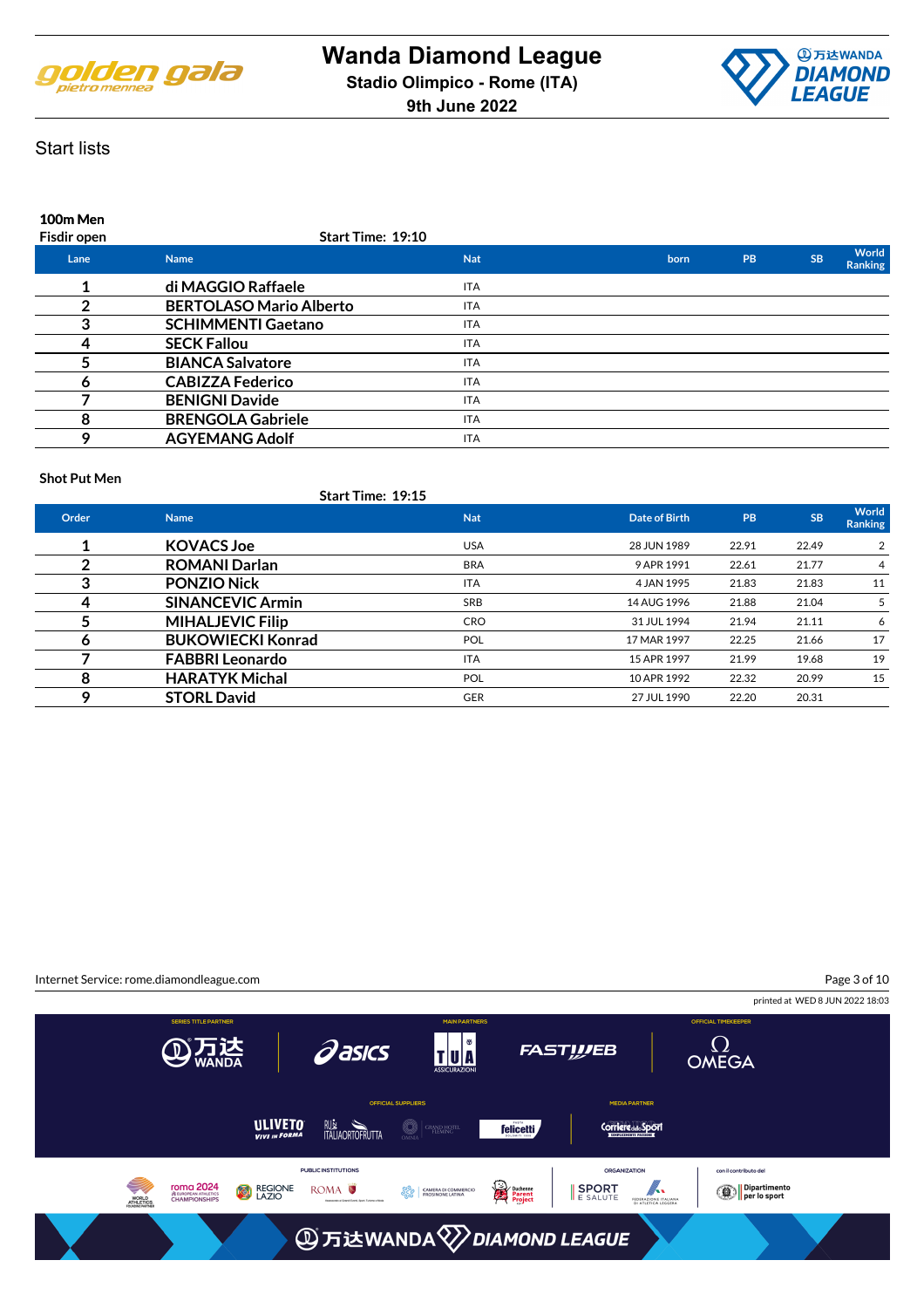



### **3000m Race Walk Men**

|              | Start Time: 19:30            |            |               |           |           |                         |
|--------------|------------------------------|------------|---------------|-----------|-----------|-------------------------|
| Order        | <b>Name</b>                  | <b>Nat</b> | Date of Birth | <b>PB</b> | <b>SB</b> | World<br><b>Ranking</b> |
|              | <b>GIAMPAOLO Diego</b>       | <b>ITA</b> | 29 FEB 2004   | 13:13.78  |           |                         |
| 2            | <b>GARCÍA CARRERA Diego</b>  | <b>ESP</b> | 19 JAN 1996   |           |           |                         |
| 3            | <b>FORTUNATO Francesco</b>   | <b>ITA</b> | 13 DEC 1994   |           |           |                         |
| 4            | <b>PICCHIOTTINO Gianluca</b> | <b>ITA</b> | 22 AUG 1996   |           |           | 67                      |
| 5            | <b>AGRUSTI Andrea</b>        | <b>ITA</b> | 30 AUG 1995   |           |           |                         |
| <sub>n</sub> | <b>FINOCCHIETTI Davide</b>   | <b>ITA</b> | 16 OCT 2001   | 13:34.83  |           |                         |
|              | <b>ANTONELLI Michele</b>     | <b>ITA</b> | 23 MAY 1994   |           |           | 63                      |
| 8            | <b>ORSONI Riccardo</b>       | <b>ITA</b> | 20 JAN 2000   | 11:54.4   |           | 60                      |
| Q            | <b>HILBERT Jonathan</b>      | <b>GER</b> | 21 APR 1995   | 11:32.17  |           | 17                      |
| 10           | <b>STANO Massimo</b>         | <b>ITA</b> | 27 FEB 1992   |           |           | 2                       |

#### **Pole Vault Women**

| Start Time: 19:35 |  |
|-------------------|--|
|                   |  |

| Order | <b>Name</b>               | <b>Nat</b> | Date of Birth | <b>PB</b> | <b>SB</b> | World<br><b>Ranking</b> |
|-------|---------------------------|------------|---------------|-----------|-----------|-------------------------|
|       | <b>MOLINAROLO Elisa</b>   | <b>ITA</b> | 29 JAN 1994   | 4.55      | 4.45      | 27                      |
|       | <b>PEINADO Robeilys</b>   | <b>VEN</b> | 26 NOV 1997   | 4.70      | 4.40      | 10                      |
| 3     | <b>MOSER Angelica</b>     | SUI        | 9 OCT 1997    | 4.66      | 4.55      | 13                      |
| 4     | <b>BRUNI Roberta</b>      | <b>ITA</b> | 8 MAR 1994    | 4.70      | 4.60      | 37                      |
|       | <b>ŠUTEJ Tina</b>         | <b>SLO</b> | 7 NOV 1988    | 4.76      | 4.65      | 6                       |
| o     | <b>BRADSHAW Holly</b>     | <b>GBR</b> | 2 NOV 1991    | 4.90      | 4.60      | 3                       |
|       | <b>STEFANIDI Katerina</b> | <b>GRE</b> | 4 FEB 1990    | 4.91      | 4.65      | 4                       |
| 8     | <b>MORRIS Sandi</b>       | <b>USA</b> | 8 JUL 1992    | 5.00      | 4.73      |                         |
| o     | <b>NAGEOTTE Katie</b>     | <b>USA</b> | 13 JUN 1991   | 4.95      | 4.30      | $\overline{2}$          |

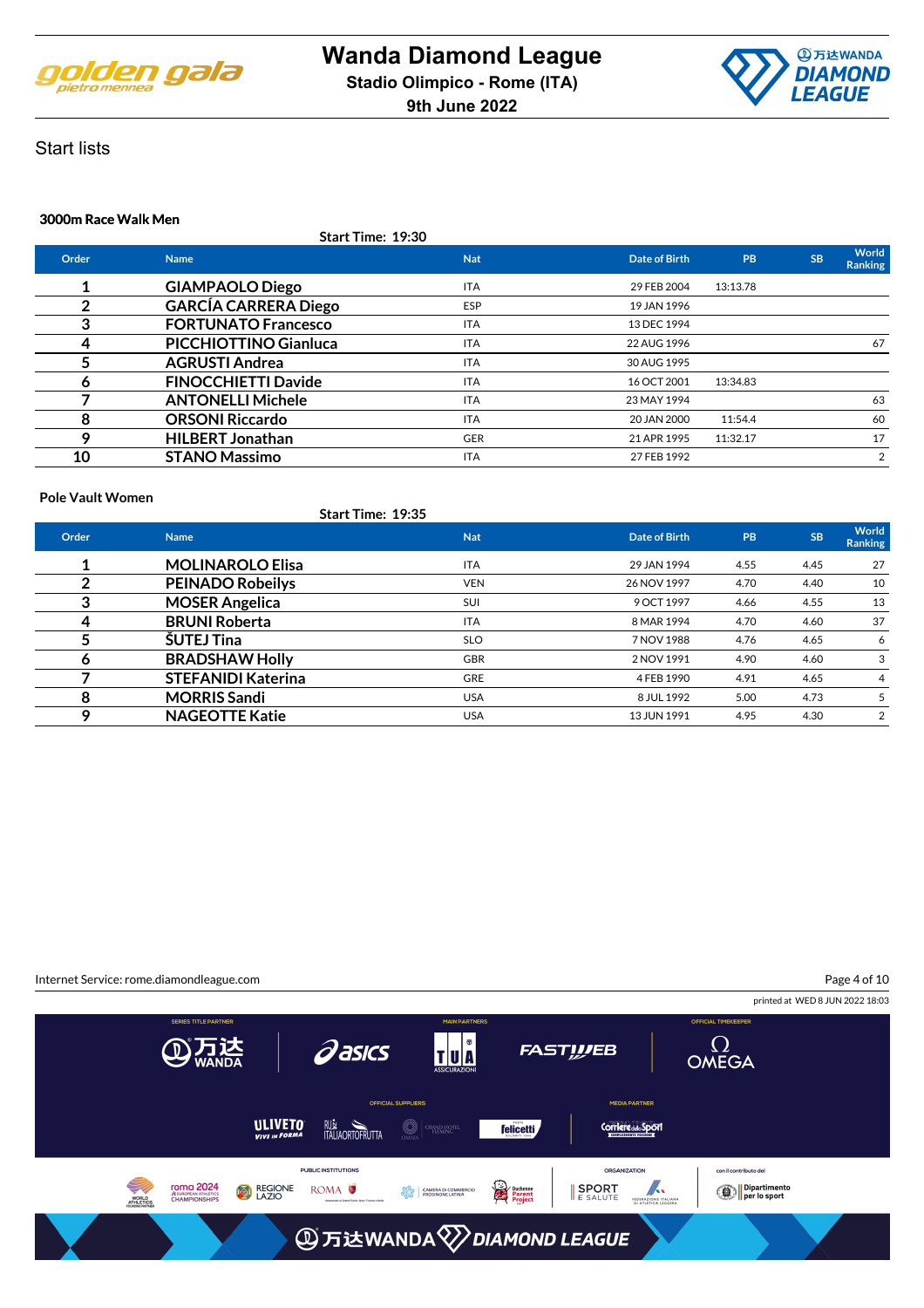



### **High Jump Men**

**Start Time: 19:55**

| Order | <b>Name</b>                | <b>Nat</b> | Date of Birth | PB   | <b>SB</b> | World<br><b>Ranking</b> |
|-------|----------------------------|------------|---------------|------|-----------|-------------------------|
|       | <b>KAPITOLNIK Yonathan</b> | <b>ISR</b> | 25 NOV 2002   | 2.30 | 2.30      | 33                      |
|       | <b>FASSINOTTI Marco</b>    | <b>ITA</b> | 29 APR 1989   | 2.33 | 2.25      | 21                      |
|       | <b>KOBIELSKI Norbert</b>   | <b>POL</b> | 28 JAN 1997   | 2.28 | 2.25      | 19                      |
|       | <b>GASCH Loïc</b>          | <b>SUI</b> | 13 AUG 1994   | 2.33 | 2.18      | 15                      |
|       | <b>HARRISON JuVaughn</b>   | <b>USA</b> | 30 APR 1999   | 2.36 | 2.20      | 11                      |
| O     | <b>PROTSENKO Andriy</b>    | <b>UKR</b> | 20 MAY 1988   | 2.40 | 2.21      | 9                       |
|       | <b>STARC Brandon</b>       | <b>AUS</b> | 24 NOV 1993   | 2.36 | 2.20      | 8                       |
| 8     | <b>LOVETT Django</b>       | <b>CAN</b> | 6 JUL 1992    | 2.33 | 2.28      | 6                       |
|       | <b>TAMBERI Gianmarco</b>   | <b>ITA</b> | 1 JUN 1992    | 2.39 | 2.30      |                         |
|       |                            |            |               |      |           |                         |

#### **400m Hurdles Women**

|      | Start Time: 20:03                 |            |               |       |           |                         |
|------|-----------------------------------|------------|---------------|-------|-----------|-------------------------|
| Lane | <b>Name</b>                       | <b>Nat</b> | Date of Birth | PB    | <b>SB</b> | World<br><b>Ranking</b> |
|      | <b>GIGER Yasmin</b>               | SUI        | 6 NOV 1999    | 55.25 | 56.55     | 43                      |
|      | <b>OLIVIERI Linda</b>             | <b>ITA</b> | 14 JUL 1998   | 55.54 | 56.07     | 26                      |
| 3    | <b>FOLORUNSO Ayomide Temilade</b> | <b>ITA</b> | 17 OCT 1996   | 54.65 | 55.29     | 24                      |
| 4    | RYZHYKOVA Anna                    | <b>UKR</b> | 24 NOV 1989   | 52.96 | 55.37     | 5                       |
|      | <b>BOL Femke</b>                  | <b>NED</b> | 23 FEB 2000   | 52.03 | 53.94     |                         |
| 6    | <b>RUSSELL Janieve</b>            | <b>JAM</b> | 14 NOV 1993   | 53.08 | 54.09     | 6                       |
|      | <b>CLAYTON Rushell</b>            | <b>JAM</b> | 18 OCT 1992   | 53.74 | 54.90     |                         |
| 8    | <b>TKACHUK Viktoriya</b>          | <b>UKR</b> | 8 NOV 1994    | 53.76 | 54.81     |                         |
| Q    | <b>NIELSEN Lina</b>               | <b>GBR</b> | 13 MAR 1996   | 54.76 | 54.76     | 21                      |

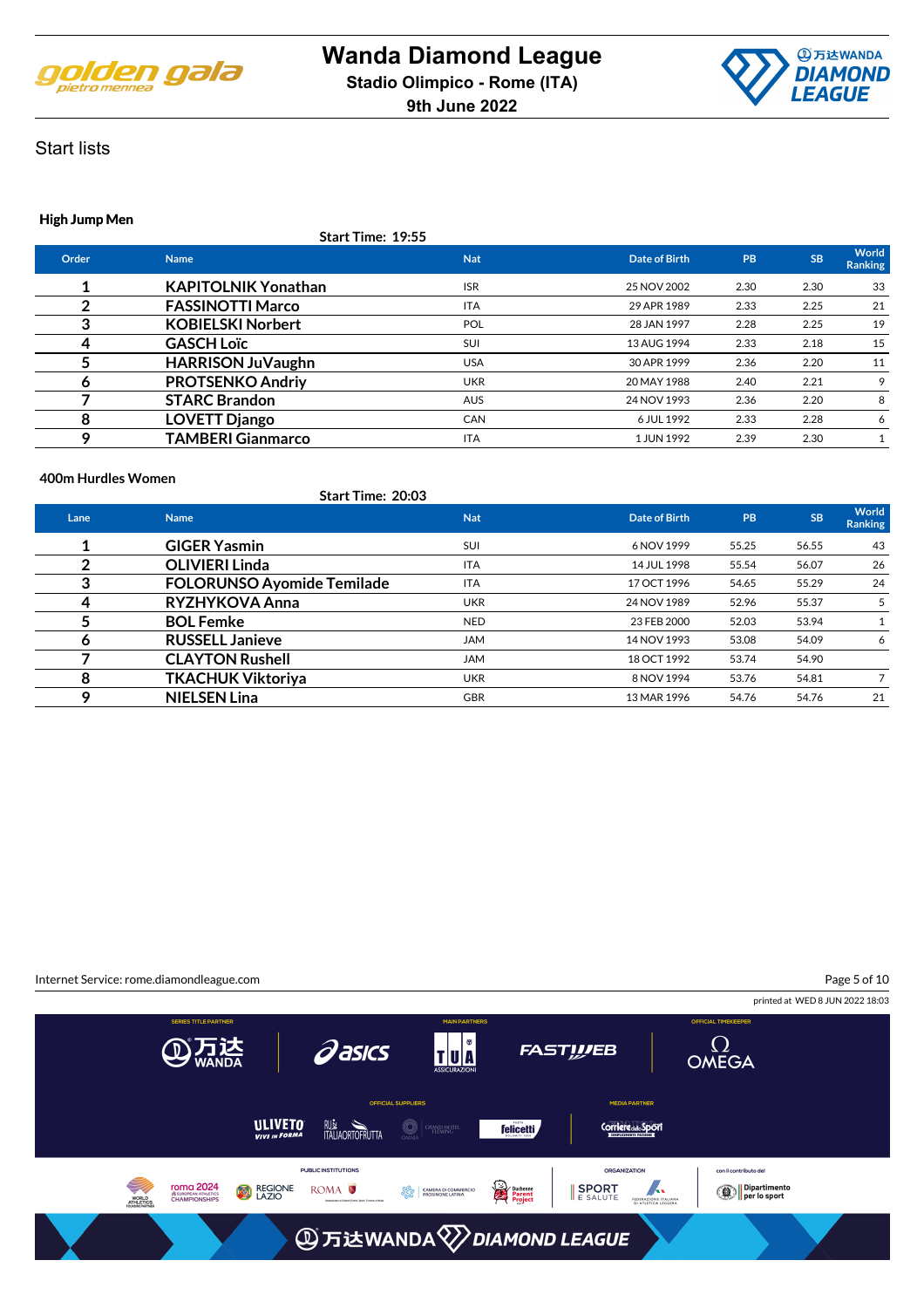



#### **400m Men**

**Start Time: 20:13**

| Lane | <b>Name</b>                | <b>Nat</b> | <b>Date of Birth</b> | PB    | <b>SB</b> | World<br><b>Ranking</b> |
|------|----------------------------|------------|----------------------|-------|-----------|-------------------------|
|      | <b>PETRUCCIANI Ricky</b>   | <b>SUI</b> | 30 JUN 2000          | 45.02 | 46.19     | 17                      |
|      | <b>TAYLOR Christopher</b>  | <b>JAM</b> | 1 OCT 1999           | 44.79 | 45.45     | 10                      |
| 3    | <b>BONEVACIA Liemarvin</b> | <b>NED</b> | 5 APR 1989           | 44.48 | 45.55     |                         |
|      | <b>CHERRY Michael</b>      | <b>USA</b> | 23 MAR 1995          | 44.03 | 44.28     | 2                       |
|      | <b>JAMES Kirani</b>        | <b>GRN</b> | 1 SEP 1992           | 43.74 | 44.02     |                         |
| o    | <b>NORWOOD Vernon</b>      | <b>USA</b> | 10 APR 1992          | 44.40 | 44.59     | 9                       |
|      | <b>MAKWALA Isaac</b>       | <b>BOT</b> | 29 SEP 1986          | 43.72 | 45.35     | 6                       |
| 8    | <b>FELIZ Lidio Andres</b>  | <b>DOM</b> | 26 JUN 1997          | 44.64 | 44.64     | 22                      |
|      | <b>SCOTTI Edoardo</b>      | <b>ITA</b> | 9 MAY 2000           | 45.21 | 46.21     | 19                      |

#### **1500m Women**

|       | <b>Start Time: 20:21</b>         |            |                      |           |           |                                |
|-------|----------------------------------|------------|----------------------|-----------|-----------|--------------------------------|
| Order | <b>Name</b>                      | <b>Nat</b> | <b>Date of Birth</b> | <b>PB</b> | <b>SB</b> | <b>World</b><br><b>Ranking</b> |
| 1     | <b>MAGEEAN Ciara</b>             | <b>IRL</b> | 12 MAR 1992          | 4:00.15   | 4:05.70   |                                |
| 2     | <b>GRØVDAL Karoline Bjerkeli</b> | <b>NOR</b> | 14 JUN 1990          | 4:03.07   |           |                                |
| 3     | <b>ALEMU Habitam</b>             | <b>ETH</b> | 9 JUL 1997           | 4:01.41   | 4:02.50   |                                |
| 4     | <b>CAVALLI Ludovica</b>          | <b>ITA</b> | 20 DEC 2000          | 4:07.47   | 4:07.47   | 111                            |
| 5     | <b>KLEIN Hanna</b>               | <b>GER</b> | 6 APR 1993           | 4:02.58   | 4:07.71   | 32                             |
| 6     | <b>GRIFFITH Georgia</b>          | <b>AUS</b> | 5 DEC 1996           | 4:00.16   | 4:00.16   | 29                             |
| 7     | del BUONO Federica               | <b>ITA</b> | 12 DEC 1994          | 4:05.32   | 4:05.58   | 64                             |
| 8     | <b>SCHLACHTENHAUFEN Helen</b>    | <b>USA</b> | 14 MAR 1995          | 4:01.09   | 4:05.68   | 15                             |
| 9     | <b>SABBATINI Gaia</b>            | <b>ITA</b> | 10 JUN 1999          | 4:01.93   | 4:01.93   | 22                             |
| 10    | <b>McGEE Cory Ann</b>            | <b>USA</b> | 29 MAY 1992          | 4:00.34   | 4:00.34   | 17                             |
| 11    | <b>PEREZ Marta</b>               | <b>ESP</b> | 19 APR 1993          | 4:00.12   | 4:07.93   | 10                             |
| 12    | <b>EMBAYE Axumawit</b>           | ETH.       | 18 OCT 1994          | 3:58.80   | 3:58.80   | 13                             |
| 13    | <b>MUIR Laura</b>                | <b>GBR</b> | 9 MAY 1993           | 3:54.50   | 4:02.81   | 4                              |
| 14    | <b>MESHESHA Hirut</b>            | ETH.       | 20 JAN 2001          | 3:57.30   | 3:57.30   | 12                             |
| 15    | <b>NANYONDO Winnie</b>           | <b>UGA</b> | 23 AUG 1993          | 3:59.56   | 4:00.25   | 7                              |
| 16    | <b>SANFORD Ellie</b>             | (PM) AUS   | 13 NOV 1997          |           |           |                                |

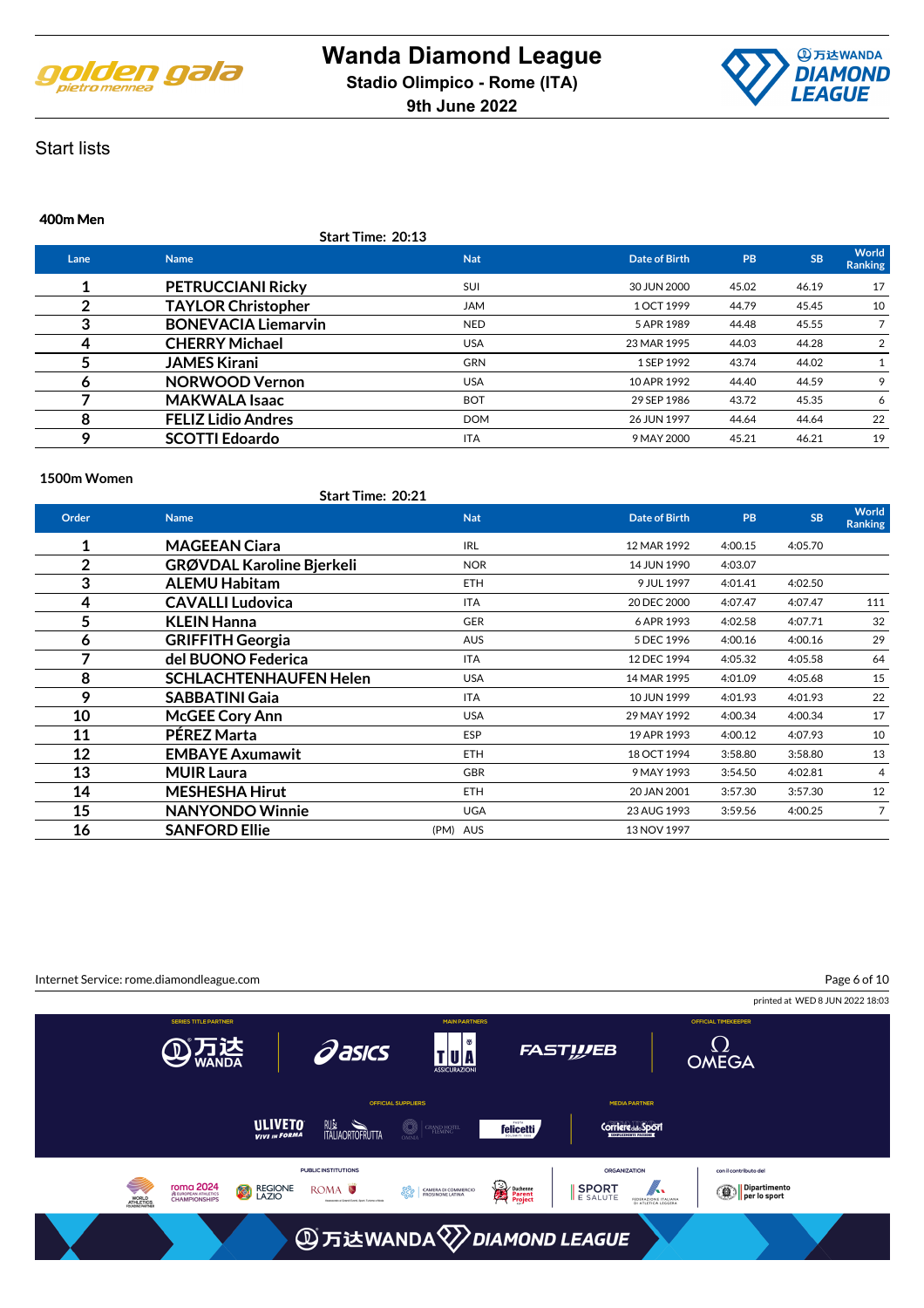



### **200m Men**

**Start Time: 20:33**

| Lane | <b>Name</b>                     | <b>Nat</b> | Date of Birth | PB    | <b>SB</b> | World<br><b>Ranking</b> |
|------|---------------------------------|------------|---------------|-------|-----------|-------------------------|
|      | <b>HARTMANN Joshua</b>          | <b>GER</b> | 9 JUN 1999    | 20.49 | 20.49     |                         |
|      | <b>BURNET Taymir</b>            | <b>NED</b> | 1 OCT 1992    | 20.34 |           | 35                      |
|      | <b>PATTA Lorenzo</b>            | <b>ITA</b> | 23 MAY 2000   | 20.98 | 20.98     |                         |
|      | <b>MITCHELL-BLAKE Nethaneel</b> | <b>GBR</b> | 2 APR 1994    | 19.95 | 20.75     | 62                      |
|      | <b>ADAMS Luxolo</b>             | <b>RSA</b> | 1 AUG 1996    | 20.01 | 20.28     | 116                     |
|      | <b>TORTU Filippo</b>            | <b>ITA</b> | 15 JUN 1998   | 20.11 |           |                         |
|      | <b>BEDNAREK Kenneth</b>         | <b>USA</b> | 14 OCT 1998   | 19.68 | 20.21     |                         |
| 8    | <b>DESALU Eseosa Fostine</b>    | <b>ITA</b> | 19 FEB 1994   | 20.13 | 20.54     | 14                      |
|      | <b>ANSAH Owen</b>               | <b>GER</b> | 28 NOV 2000   | 20.35 | 20.57     | 38                      |

#### **Long Jump Women**

|       | <b>Start Time: 20:38</b>     |            |               |      |           |                         |
|-------|------------------------------|------------|---------------|------|-----------|-------------------------|
| Order | <b>Name</b>                  | <b>Nat</b> | Date of Birth | PB   | <b>SB</b> | World<br><b>Ranking</b> |
|       | <b>MIHAMBO Malaika</b>       | <b>GER</b> | 3 FEB 1994    | 7.30 | 7.09      |                         |
|       | <b>BEKH-ROMANCHUK Maryna</b> | <b>UKR</b> | 18 JUL 1995   | 6.93 | 6.66      | 3                       |
| 3     | <b>SAGNIA Khaddi</b>         | <b>SWE</b> | 20 APR 1994   | 6.95 | 6.95      | 4                       |
| 4     | <b>SAWYERS Jazmin</b>        | <b>GBR</b> | 21 MAY 1994   | 6.90 | 6.68      |                         |
|       | <b>BURKS Quanesha</b>        | <b>USA</b> | 15 MAR 1995   | 6.96 | 6.75      | 8                       |
| 6     | <b>IAPICHINO Larissa</b>     | <b>ITA</b> | 18 JUL 2002   | 6.80 | 6.58      | 24                      |
|       | <b>GARDAŠEVIC Milica</b>     | <b>SRB</b> | 28 SEP 1998   | 6.81 | 6.81      | 14                      |
| 8     | <b>NETTEY Christabel</b>     | <b>CAN</b> | 2 JUN 1991    | 6.99 | 6.80      | 32                      |
| ດ     | <b>MALONE Chantel</b>        | <b>IVB</b> | 2 DEC 1991    | 7.08 | 6.35      | 13                      |

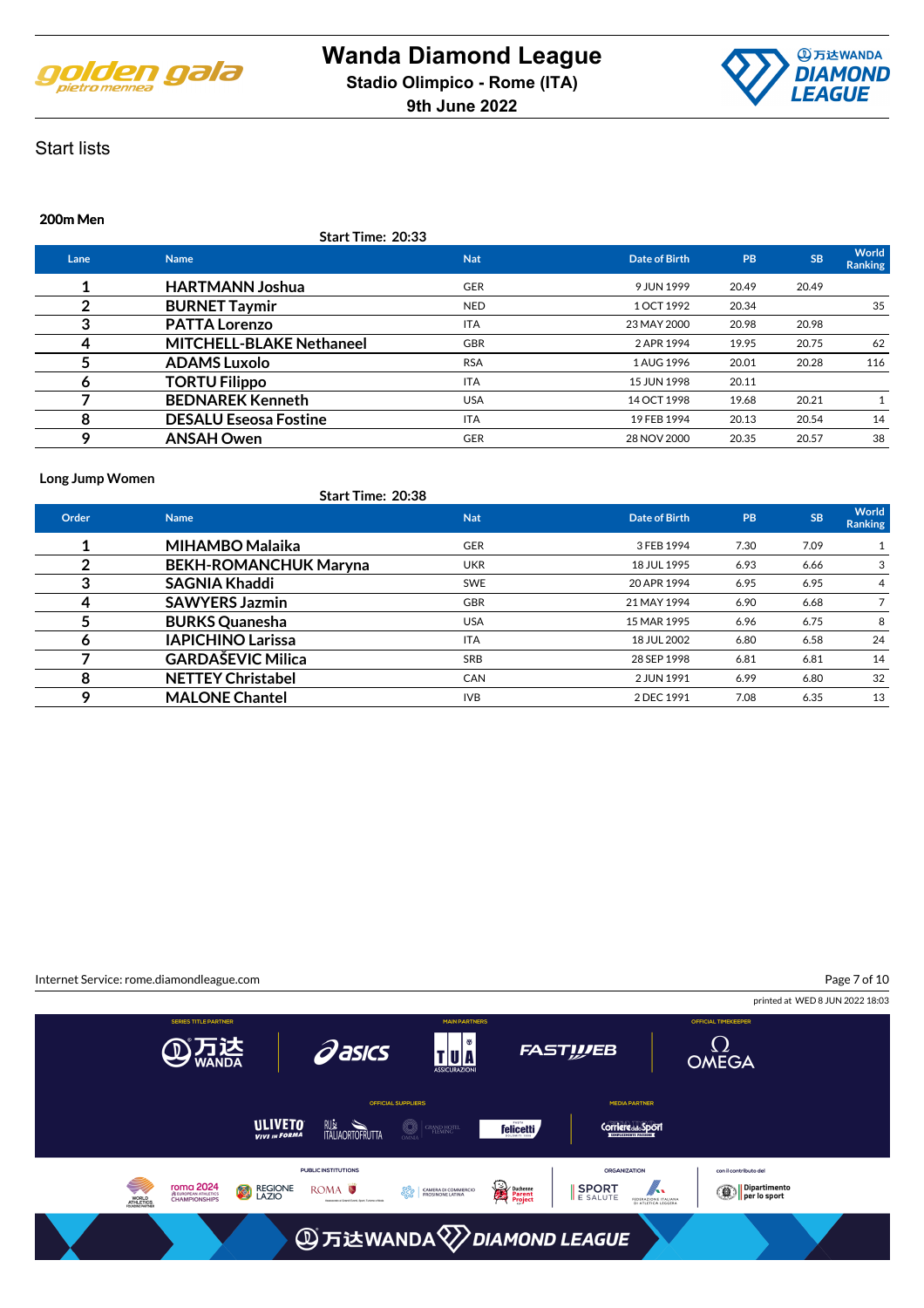



#### **800m Women**

**Start Time: 20:42**

| Lane    | <b>Name</b>                | <b>Nat</b> | Date of Birth | PB      | <b>SB</b> | World<br><b>Ranking</b> |
|---------|----------------------------|------------|---------------|---------|-----------|-------------------------|
| 1       | <b>MORAA Mary</b>          | <b>KEN</b> | 15 JUN 2000   | 1:58.93 | 1:58.93   | 15                      |
| 2       | <b>BUTTERWORTH Lindsey</b> | <b>CAN</b> | 27 SEP 1992   | 1:59.19 | 1:59.59   | 18                      |
| 3       | <b>REEKIE Jemma</b>        | <b>GBR</b> | 6 MAR 1998    | 1:56.90 | 1:58.44   |                         |
| $4 - 1$ | <b>BELLO Elena</b>         | ITA        | 18 JAN 1997   | 2:00.39 | 2:00.39   | 37                      |
| $4 - 2$ | <b>ALMANZA Rose Mary</b>   | <b>CUB</b> | 13 JUL 1992   | 1:56.28 | 1:58.60   | 12                      |
| 5       | <b>GOULE Natoya</b>        | <b>JAM</b> | 30 MAR 1991   | 1:56.15 | 1:59.39   | 4                       |
| 6       | <b>NAKAAYI Halimah</b>     | <b>UGA</b> | 16 OCT 1994   | 1:58.03 | 1:59.94   | 8                       |
| $7-1$   | <b>LAMOTE Renelle</b>      | <b>FRA</b> | 26 DEC 1993   | 1:57.98 | 1:59.53   | 13                      |
| $7-2$   | <b>BISSET Catriona</b>     | <b>AUS</b> | 1 MAR 1994    | 1:58.09 | 1:59.83   | 10                      |
| 8       | <b>MU Athing</b>           | <b>USA</b> | 8 JUN 2002    | 1:55.04 | 2:02.07   | 2                       |
| $9 - 1$ | <b>HAILU Freweyni</b>      | <b>ETH</b> | 12 FEB 2001   | 1:57.57 |           |                         |
| $9 - 2$ | <b>LEMIESZ Aneta</b>       | (PM) POL   | 17 JAN 1981   | 1:59.93 |           |                         |
|         |                            |            |               |         |           |                         |

#### **3000m Steeplechase Men**

**Start Time: 20:51**

| Order          | <b>Name</b>                      | <b>Nat</b> | <b>Date of Birth</b> | <b>PB</b> | <b>SB</b> | World<br><b>Ranking</b> |
|----------------|----------------------------------|------------|----------------------|-----------|-----------|-------------------------|
| 1              | <b>GILAVERT Louis</b>            | <b>FRA</b> | 1 JAN 1998           | 8:19.79   | 8:44.99   | 47                      |
| $\overline{2}$ | <b>SEREM Amos</b>                | <b>KEN</b> | 28 AUG 2002          | 8:20.26   | 8:31.32   | 38                      |
| 3              | <b>ARCE Daniel</b>               | <b>ESP</b> | 22 APR 1992          | 8:17.59   | 8:28.69   | 32                      |
| 4              | <b>JHINAOUI Mohamed Amin</b>     | <b>TUN</b> | 2 APR 1997           | 8:18.43   | 8:18.43   | 51                      |
| 5              | ZOGHLAMI Ala                     | <b>ITA</b> | 19 JUN 1994          | 8:14.06   |           | 16                      |
| 6              | <b>SIME Abrham</b>               | <b>ETH</b> | 7 NOV 2001           | 8:12.11   | 8:17.52   | 17                      |
| 7              | <b>ZOGHLAMI Osama</b>            | ITA        | 19 JUN 1994          | 8:14.29   | 8:22.11   | 19                      |
| 8              | <b>HAILESELASSIE Yemane</b>      | ERI        | 21 FEB 1998          | 8:11.22   | 8:44.35   | $\overline{7}$          |
| 9              | <b>BOR Hillary</b>               | <b>USA</b> | 22 NOV 1989          | 8:08.41   | 8:13.12   | 12                      |
| 10             | <b>ABDELWAHED Ahmed</b>          | <b>ITA</b> | 26 MAY 1996          | 8:12.04   | 8:14.53   | 11                      |
| 11             | <b>BETT Leonard Kipkemoi</b>     | <b>KEN</b> | 3 NOV 2000           | 8:08.61   | 8:21.64   | 8                       |
| 12             | <b>KIPRUTO Conseslus</b>         | <b>KEN</b> | 8 DEC 1994           | 8:00.12   | 8:12.47   |                         |
| 13             | <b>WALE Getnet</b>               | ETH.       | 16 JUL 2000          | 8:05.21   | 8:26.68   | 5                       |
| 14             | <b>KIBIWOT Abraham</b>           | <b>KEN</b> | 6 APR 1996           | 8:05.72   | 8:16.40   | 4                       |
| 15             | <b>GIRMA Lamecha</b>             | <b>ETH</b> | 26 NOV 2000          | 7:58.68   | 7:58.68   | $\overline{2}$          |
| 16             | <b>KONES Wilberforce Chemiat</b> | (PM) KEN   | 19 SEP 1993          | 8:21.42   | 8:46.24   | 31                      |
| 17             | <b>KIPSANG Lawrence Kemboi</b>   | (PM) KEN   | 15 JUN 1993          | 8:11.26   | 8:26.70   | 112                     |

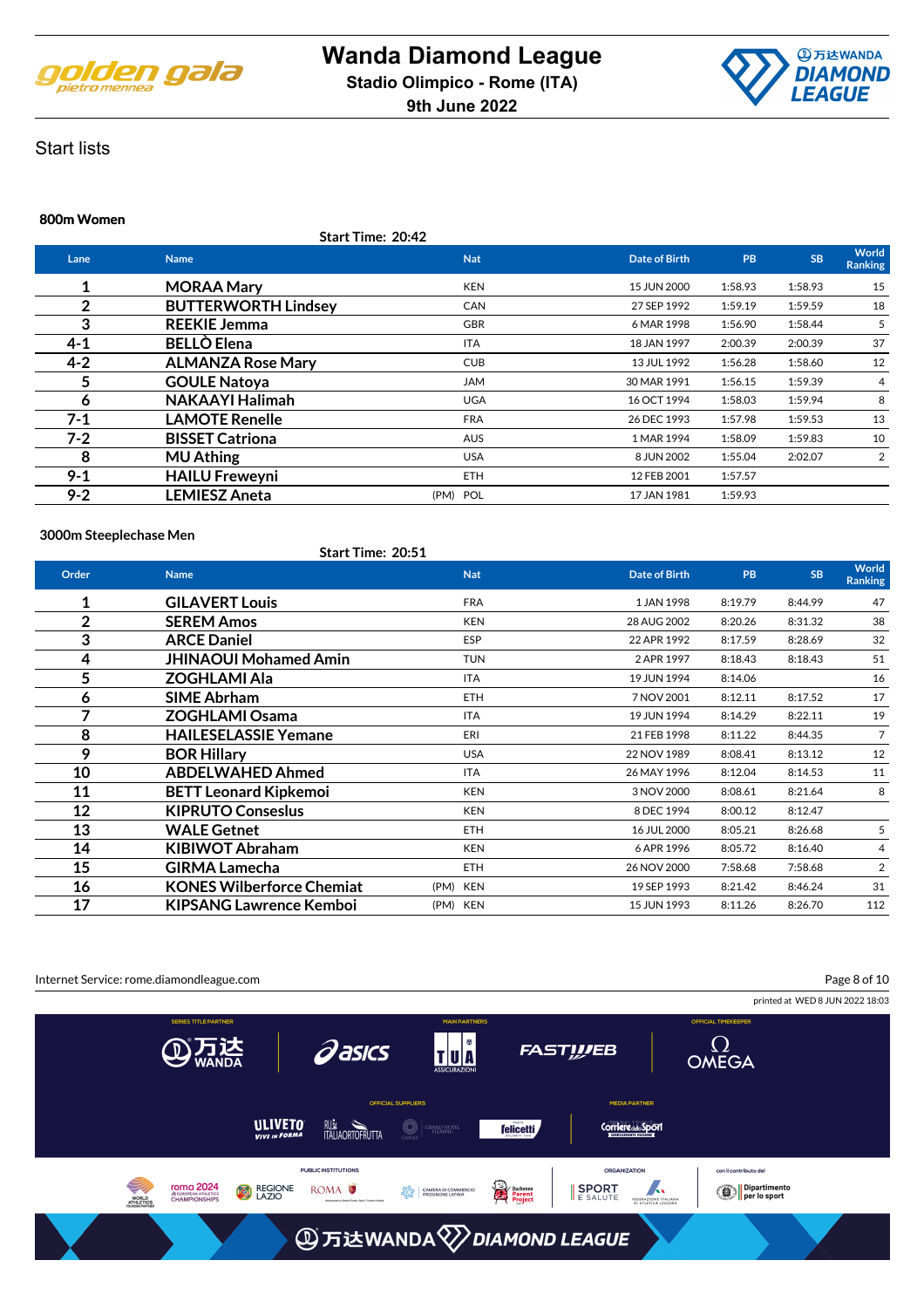



#### **200m Women**

**Start Time: 21:08**

| Lane | <b>Name</b>                  | <b>Nat</b> | Date of Birth | PB    | <b>SB</b> | World<br><b>Ranking</b> |
|------|------------------------------|------------|---------------|-------|-----------|-------------------------|
|      | <b>DOBBIN Beth</b>           | <b>GBR</b> | 7 JUN 1994    | 22.50 | 23.04     | 14                      |
|      | <b>TA LOU Marie-Josée</b>    | <b>CIV</b> | 18 NOV 1988   | 22.08 | 22.64     | 6                       |
| 3    | <b>KAMBUNDJI Mujinga</b>     | <b>SUI</b> | 17 JUN 1992   | 22.26 | 22.83     | 8                       |
|      | <b>JACKSON Shericka</b>      | <b>JAM</b> | 16 JUL 1994   | 21.81 | 22.07     | 3                       |
|      | <b>ASHER-SMITH Dina</b>      | <b>GBR</b> | 4 DEC 1995    | 21.88 | 22.37     | 5                       |
| o    | <b>THOMPSON-HERAH Elaine</b> | <b>JAM</b> | 28 JUN 1992   | 21.53 | 22.55     | 4                       |
|      | <b>MILLER-UIBO Shaunae</b>   | <b>BAH</b> | 15 APR 1994   | 21.74 |           | 10                      |
| 8    | <b>FELIX Allyson</b>         | <b>USA</b> | 18 NOV 1985   | 21.69 | 22.40     | 23                      |
| o    | <b>KADDARI Dalia</b>         | <b>ITA</b> | 23 MAR 2001   | 22.64 | 22.83     | 21                      |
|      |                              |            |               |       |           |                         |

#### **5000m Men**

|       | Start Time: 21:15               |            |                      |           |           |                  |
|-------|---------------------------------|------------|----------------------|-----------|-----------|------------------|
| Order | <b>Name</b>                     | <b>Nat</b> | <b>Date of Birth</b> | <b>PB</b> | <b>SB</b> | World<br>Ranking |
| 1     | <b>MESLEK Ossama</b>            | <b>ITA</b> | 8 JAN 1997           |           |           |                  |
| 2     | <b>NDIKUMWENAYO Thierry</b>     | <b>BDI</b> | 26 MAR 1997          | 13:06.46  | 13:06.46  | 32               |
| 3     | <b>RIVA Pietro</b>              | <b>ITA</b> | 1 MAY 1997           | 13:31.53  |           | 93               |
| 4     | <b>RAESS Jonas</b>              | SUI        | 8 MAR 1994           | 13:15.91  |           | 66               |
| 5     | <b>BEKELE Telahun Haile</b>     | <b>ETH</b> | 13 MAY 1999          | 12:52.98  | 13:45.20  | 55               |
| 6     | <b>CRIPPA Yemaneberhan</b>      | <b>ITA</b> | 15 OCT 1996          | 13:02.26  |           | 47               |
| 7     | <b>KIBET Levy</b>               | <b>KEN</b> | 15 OCT 2003          | 13:03.09  | 13:03.09  | 22               |
| 8     | <b>MENGESHA Milkesa</b>         | ETH.       | 16 APR 2000          | 12:58.28  | 13:01.11  | 13               |
| 9     | <b>KROP Jacob</b>               | <b>KEN</b> | 4 JUN 2001           | 13:03.08  | 13:12.19  | 9                |
| 10    | <b>EDRIS Muktar</b>             | ETH.       | 14 JAN 1994          | 12:54.83  | 13:46.30  | 23               |
| 11    | <b>KIMELI Nicholas Kipkorir</b> | <b>KEN</b> | 29 SEP 1998          | 12:51.78  |           | $\overline{7}$   |
| 12    | <b>KEJELCHA Yomif</b>           | <b>ETH</b> | 1 AUG 1997           | 12:46.79  | 13:45.20  |                  |
| 13    | <b>AHMED Mohammed</b>           | <b>CAN</b> | 5 JAN 1991           | 12:47.20  | 13:07.85  | 2                |
| 14    | <b>BAREGA Selemon</b>           | <b>ETH</b> | 20 JAN 2000          | 12:43.02  | 13:07.30  |                  |
| 15    | <b>RAYNER Jack</b>              | (PM) AUS   | 19 DEC 1995          | 13:34.68  |           |                  |
| 16    | <b>ROBINSON Paul</b>            | (PM) IRL   | 24 MAY 1991          | 13:54.34  |           |                  |